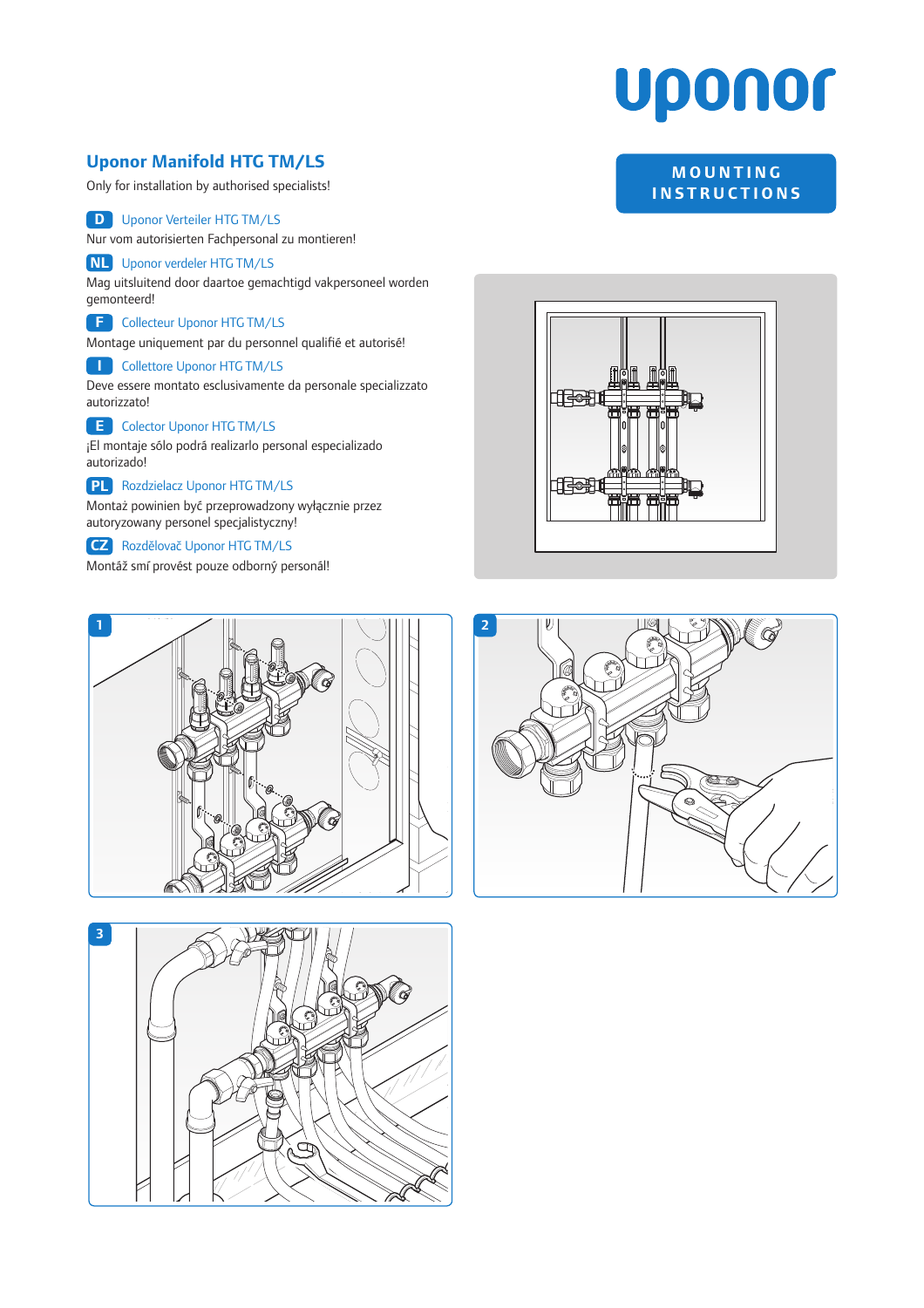#### **Uponor Manifold HTG LS**

without top meter • ohne Durchflussmesser • zonder debietmeter • sans débitmètre • senza flussometro • sin caudalímetro • bez průtokoměru • bez przepływomierza

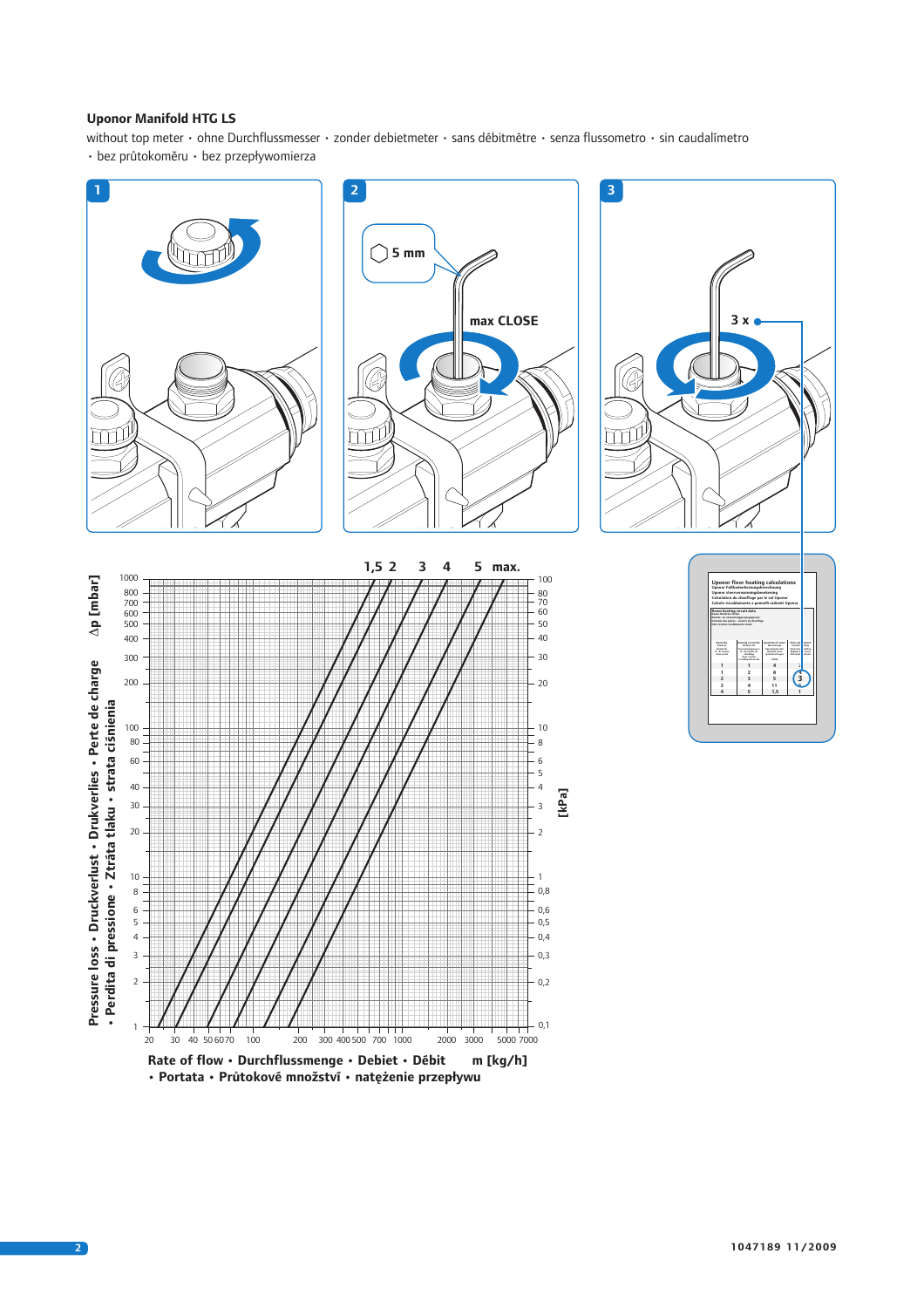#### **Uponor Manifold HTG TM**

with flow meter • mit Durchflussmesser • met debietmeter • avec débitmètre • con flussometro • con caudalímetro • s průtokoměrem • z przepływomierzem





## **GB**

| <b>Technical data</b>                                                        |                     |
|------------------------------------------------------------------------------|---------------------|
| Connection dimensions                                                        | IG G 1              |
| Max. operating temperature                                                   | $60^{\circ}$ C      |
| Max. operating pressure                                                      | 6 bar               |
| Max. test pressure $(24 h, \leq 30^{\circ}C)$                                | 10 bar              |
| Max. water quantity per distributor                                          | $3.5 \text{ m}^3/h$ |
| kys value flow valve/return valve/flow meter $5.0/3.0/1.1$ m <sup>3</sup> /h |                     |

#### **D**

#### **Technische Daten**

| Anschlussdimension                 | IG G 1              |
|------------------------------------|---------------------|
| max. Betriebstemperatur            | 60 °C               |
| max. Betriebsdruck                 | 6 har               |
| max. Prüfdruck (24 h, $\leq$ 30°C) | 10 <sub>bar</sub>   |
| max. Wassermenge pro Verteiler     | $3.5 \text{ m}^3/h$ |
| kvs-Wert Vorlauf-/Rücklaufventil/  |                     |
| Durchflussmesser                   | $5,0/3,0/1,1m^3/h$  |

#### **NL**

#### **Technische gegevens**

| aansluitafmetingen                                | $14$ bin            |
|---------------------------------------------------|---------------------|
| max. bedrijfstemperatuur                          | $60^{\circ}$ C      |
| max. bedrijfsdruk                                 | 6 har               |
| max. afpersdruk $(24 h, \leq 30^{\circ}C)$        | 10 bar              |
| max. waterhoeveelheid per verdeler                | $3.5 \text{ m}^3/h$ |
| kvs-waarde aanvoer-/retourventiel/<br>debietmeter | $5,0/3,0/1,1m^3/h$  |

#### **F**

| <b>Données techniques</b>                           |                              |
|-----------------------------------------------------|------------------------------|
| Dimensions de raccordement                          | $1^{\prime\prime}$ F         |
| Températur de service max.                          | $60^{\circ}$ C               |
| Surpression de service max.                         | 6 har                        |
| pression max. à l'essai (24 h, $\leq 30^{\circ}$ C) | 10 bar                       |
| Débit d'eau max. par collecteur                     | $3.5 \text{ m}^3/h$          |
| Valeur kvs Vanne départ/Vanne retour/               |                              |
| débitmètre                                          | 5.0/3.0/1.1 <sup>m3</sup> /h |
|                                                     |                              |

# **Dati tecnici**

**I**

L

| dimensioni attacco                               | IG G 1                       |
|--------------------------------------------------|------------------------------|
| max. temperatura esercizio                       | $60^{\circ}$ C               |
| max. pressione esercizio                         | 6 bar                        |
| max. prova pressione (24 h, $\leq 30^{\circ}$ C) | 10 bar                       |
| max. portata d'acqua per collettore              | $3.5 \text{ m}^3/h$          |
| kvs-andata/ritorno valvola/flussometro           | 5.0/3.0/1.1 <sup>m3</sup> /h |
|                                                  |                              |

#### **E**

| Datos técnicos                                                      |                     |
|---------------------------------------------------------------------|---------------------|
| Dimensión de la conexión                                            | RIG1                |
| Temperatura máxima de servicio                                      | 60 °C               |
| Presión máxima de servicio                                          | 6 bar               |
| Presión máxima de prueba (24 h, ≤ 30°C)                             | 10 bar              |
| Caudal de aqua máximo por distribuidor                              | $3.5 \text{ m}^3/h$ |
| Coeficiente de paso de la válvula<br>de avance/retorno/caudalimetro | $5,0/3,0/1,1m^3/h$  |

#### **PL**

| Dane techniczne                                                 |                             |
|-----------------------------------------------------------------|-----------------------------|
| wymiar przyłącza                                                | IGG1                        |
| maks. temperatura robocza                                       | 60 °C                       |
| maks, ciśnienie robocze                                         | 6 bar                       |
| maks. ciśnienie próbne (24 h, ≤ 30°C)                           | 10 bar                      |
| maks. ilość wody przypadająca na<br>urządzenie rozdzielcze      | $3.5 \text{ m}^3/h$         |
| wartość kvs zaworu zasilającego/<br>powrotnego/przepływomierzem | 5.0/3.0/1.1 <sup>3</sup> /h |

# **CZ**

| technická data                          |                              |
|-----------------------------------------|------------------------------|
| rozměr přípoje                          | vnitřní G1                   |
| max. provozní teplota                   | 60 °C                        |
| max. provozní tlak                      | 6 bar                        |
| max. zkušební tlak (24 h, ≤ 30 °C)      | 10 bar                       |
| max. množství vody na rozdělovač        | $3.5 \text{ m}^3/h$          |
| kvs hodnota ventilu přítoku/zpět. toku/ |                              |
| průtokoměrem                            | 5.0/3.0/1.1 <sup>m3</sup> /h |

#### **1047189 11/2009 3**